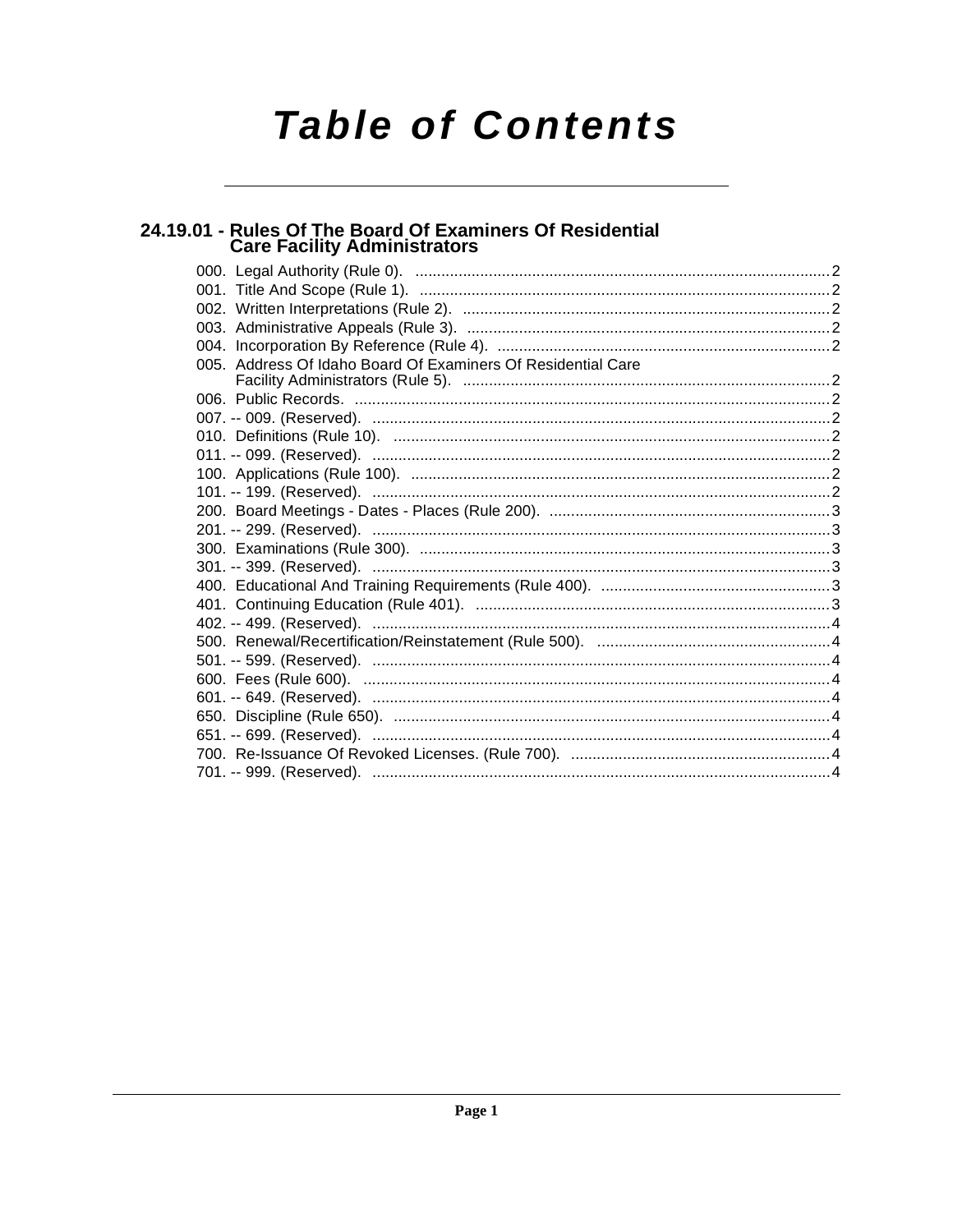#### **IDAPA 24 TITLE 19 CHAPTER 01**

## **24.19.01 - RULES OF THE BOARD OF EXAMINERS OF RESIDENTIAL CARE FACILITY ADMINISTRATORS**

#### <span id="page-1-1"></span><span id="page-1-0"></span>**000. LEGAL AUTHORITY (RULE 0).**

These rules are hereby prescribed and established pursuant to the authority vested in the Board of Examiners of Residential Care Facility Administrators by the provisions of Section 54-4205. Idaho Code. (7-1-93) Residential Care Facility Administrators by the provisions of Section 54-4205, Idaho Code.

#### <span id="page-1-2"></span>**001. TITLE AND SCOPE (RULE 1).**

These rules shall be cited as IDAPA 24.19.01, "Rules of the Board of Examiners of Residential Care Facility Administrators".  $(7-1-93)$ Administrators".

#### <span id="page-1-15"></span><span id="page-1-3"></span>**002. WRITTEN INTERPRETATIONS (RULE 2).**

The board may have written statements that pertain to the interpretation of the rules of this chapter. Such interpretations, if any, are available for public inspection and copying at cost in the main office of the Bureau of Occupational Licenses. (3-15-02)

## <span id="page-1-4"></span>**003. ADMINISTRATIVE APPEALS (RULE 3).**

Administrative appeals shall be governed by the Administrative Procedure Act, Title 67, Chapter 52, Idaho Code.

(3-15-02)

#### <span id="page-1-5"></span>**004. INCORPORATION BY REFERENCE (RULE 4).**

The document titled "ACHCA Code of Ethics", published by the American College of Health Care Administrators (ACHCA) as referenced in Section 650, is herein incorporated by reference and is available from the Board's office and on the Board web site. (3-20-04)

#### <span id="page-1-6"></span>**005. ADDRESS OF IDAHO BOARD OF EXAMINERS OF RESIDENTIAL CARE FACILITY ADMINISTRATORS (RULE 5).**

[The office of the Board of Examiners of Residential Care Facility Administrators is located within the Bureau of](http://www2.state.id.us/ibol/rca) Occupational Licenses, Owyhee Plaza, 1109 Main Street, Suite 220, Boise, Idaho 83702-5642. The phone number of the Board is (208) 334-3233. The Board's FAX number is (208) 334-3945. The Board's e-mail address is ibol@ibol.state.id.us. The Board's official web site is at www2.state.id.us/ibol/rca. (3-15-02)

## <span id="page-1-7"></span>**006. PUBLIC RECORDS.**

The records associated with the Board of Examiners of Residential Care Facility Administrators are subject to the provisions of the Idaho Public Records Act, Title 9, Chapter 3, Idaho Code. (3-15-02) provisions of the Idaho Public Records Act, Title 9, Chapter 3, Idaho Code.

## <span id="page-1-8"></span>**007. -- 009. (RESERVED).**

#### <span id="page-1-14"></span><span id="page-1-9"></span>**010. DEFINITIONS (RULE 10).**

**01. Board**. The Board of Examiners of Residential Care Facility Administrators as prescribed in Section 54-4202, Idaho Code.  $(7-1-93)$ 

**02.** Bureau. The Bureau of Occupational Licenses as prescribed in Sections 54-4204 and 67-2602, Idaho Code. (3-15-02) Idaho Code. (3-15-02)

## <span id="page-1-10"></span>**011. -- 099. (RESERVED).**

#### <span id="page-1-13"></span><span id="page-1-11"></span>**100. APPLICATIONS (RULE 100).**

Applications will be on forms approved by the Board. No application will be considered for any action unless accompanied by the appropriate fees and until the required supporting documentation is received by the Bureau.

(3-15-02)

#### <span id="page-1-12"></span>**101. -- 199. (RESERVED).**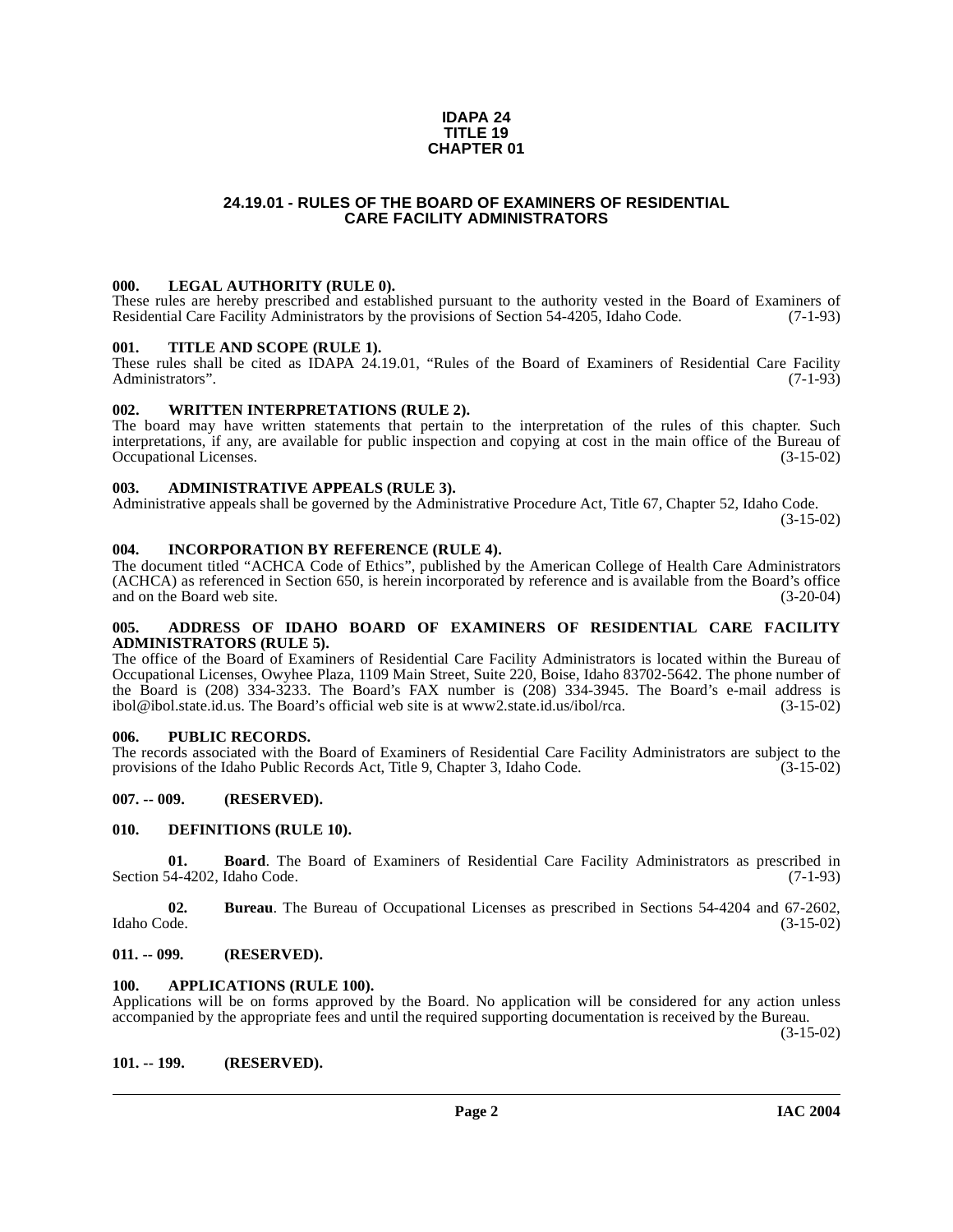## <span id="page-2-10"></span><span id="page-2-0"></span>**200. BOARD MEETINGS - DATES - PLACES (RULE 200).**

<span id="page-2-9"></span>**01. Board Meeting Dates**. The board shall meet at least semi-annually at such time and place as shall be determined by the Board. (3-15-02)

<span id="page-2-13"></span>**02. Dates And Places May Be Changed**. Dates and places of board meetings may be changed by the interval in the majority of the board and advance public notice given. (7-1-93) action of the majority of the board and advance public notice given.

<span id="page-2-1"></span>**201. -- 299. (RESERVED).**

## <span id="page-2-15"></span><span id="page-2-2"></span>**300. EXAMINATIONS (RULE 300).**

**01. Examination**. The examination shall be the Residential Care Facility Administrators examination developed and administered by the National Association of Boards of Examiners of Long Term Care Administrators (NAB). Examination shall be administered at least semi-annualy at such times and places as determined by NAB.

(3-15-02)

<span id="page-2-6"></span>**02. Application And Deadline Date For Filing**. An applicant for examination shall be required to register with NAB and pay any required examination fees directly to NAB. (5-3-03)

<span id="page-2-16"></span>**03. Individuals Who Have Special Needs**. Individuals who have special needs as defined by the American Disabilities Act must specify those needs or required services directly to NAB to receive consideration for reasonable accomodation. (5-3-03)

<span id="page-2-17"></span>**04. Passing Score On Exam**. An examination is passed by obtaining a passing score as determined by NAB. The application file of applicants who fail to pass the examination within two (2) years from the date of the first examination will be terminated and the applicant will be required to begin the process as a new applicant except that no further temporary permits will be granted. (5-3-03) that no further temporary permits will be granted.

## <span id="page-2-3"></span>**301. -- 399. (RESERVED).**

## <span id="page-2-4"></span>**400. EDUCATIONAL AND TRAINING REQUIREMENTS (RULE 400).**

## <span id="page-2-14"></span><span id="page-2-8"></span>**01. Approved Course**.

**a.** The Certification Program for Residential Care Facility Administrators course, administered by the Idaho Assisted Living Association (IDALA) or the Assisted Living Federation of America (ALFA), is the approved course of study to qualify for licensure.  $(5-3-03)$ 

**b.** Any Certification Program for Residential Care Facility Administrators provided by a state or national Residential Care Facility Administrator organization or a nationally or regionally accredited college or university shall be an approved course of study to qualify for licensure. (5-3-03)

<span id="page-2-7"></span>**02. Approval Of Other Courses**. Applicants may, in lieu of completion of the Certification Program for Residential Care Facility Administrators, submit documentation of other course content and/or college transcripts, Vo-ed transcripts etc., supporting successful completion of courses substantially meeting course content requirements listed in Subsection 300.04.a. These courses must be approved by the Board before equivalency will be given.

(7-1-93)

## <span id="page-2-11"></span><span id="page-2-5"></span>**401. CONTINUING EDUCATION (RULE 401).**

<span id="page-2-12"></span>**01. Courses Approved**. Courses of study in residential care facility administration sponsored or provided by accredited universities or colleges; seminars relevant to residential care facility administration sponsored or approved by national, state agencies, or associations will be acceptable to meet the continuing education requirement. Seminars or other courses of study in residential care facility administration may be approved by the Board. (3-20-04) Board. (3-20-04)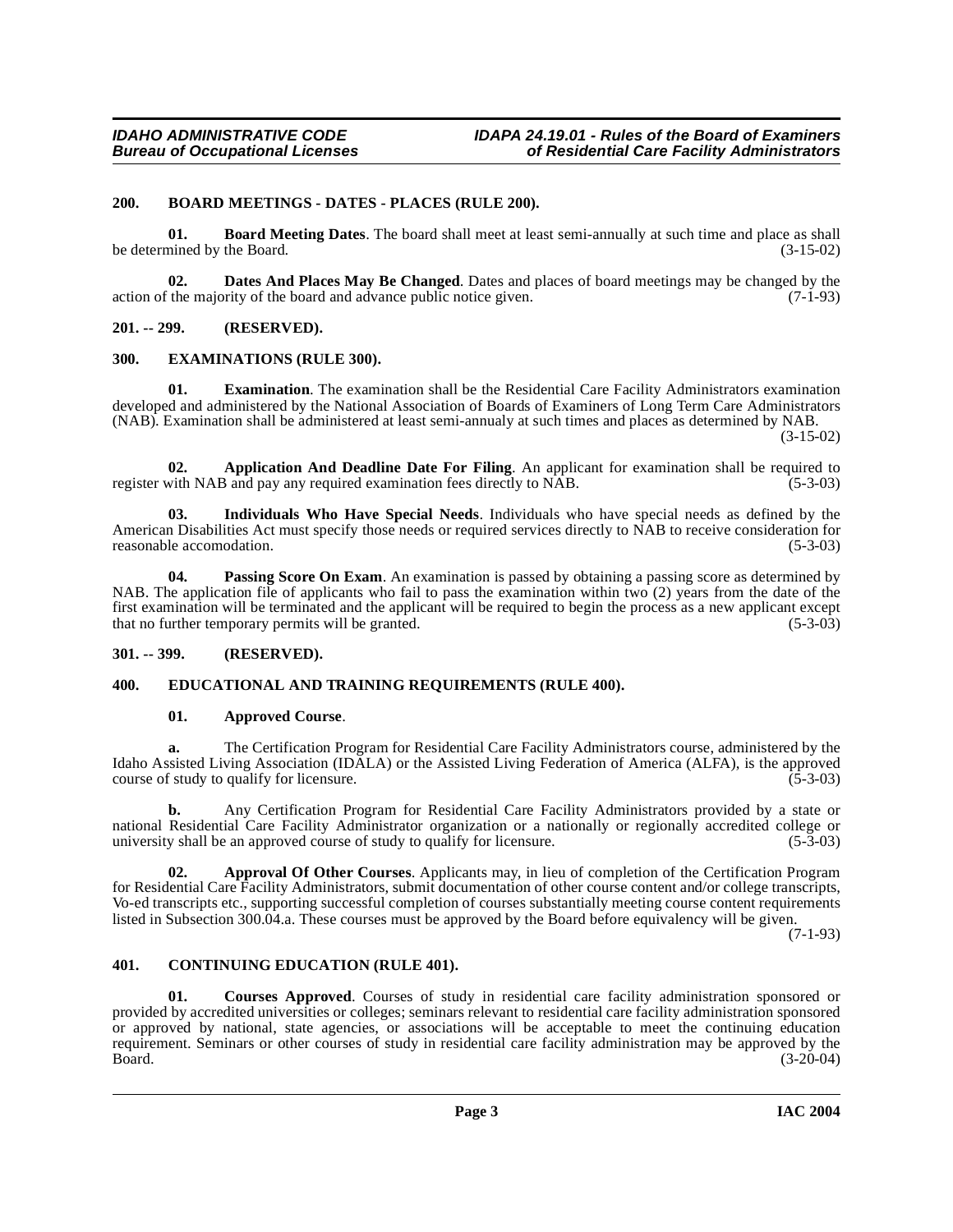**02. Minimum Hours Required**. Applicants for annual recertification/renewal shall be required to have a minimum of twelve (12) hours of continuing education courses within the preceding twelve (12) month period. First Aid and/or Cardio-Pulmonary Resuscitation courses shall not be considered for continuing education  $\text{credit.}$  (7-1-93)

<span id="page-3-22"></span><span id="page-3-15"></span>**03. Educational Hour - Defined**. An hour of education will mean sixty (60) minutes. (7-1-93)

## <span id="page-3-0"></span>**402. -- 499. (RESERVED).**

## <span id="page-3-1"></span>**500. RENEWAL/RECERTIFICATION/REINSTATEMENT (RULE 500).**

Licenses shall expire and be renewed annually in accordance with Section 67-2614, Idaho Code. The Board shall refuse to renew a residential care administrators license unless the required fee is accompanied by an affidavit signed by the applicant setting forth the applicant's completion of continuing education requirements. (4-2-03)

<span id="page-3-23"></span>**01. Requirements For Reinstatement**. Applicants seeking reinstatement of a license canceled for failure to renew within five (5) years of the cancellation period, must pay a twenty-five dollar (\$25) reinstatement fee plus the back year or years fees and shall provide verification of twelve (12) hours of continuing education. (7-1-98)

<span id="page-3-10"></span>**02. Beyond A Five Year Lapse**. Beyond a five (5) year lapse, the applicant will be treated as a new applicant and application shall be made on the same forms as an application for an original license. (7-1-93)

## <span id="page-3-2"></span>**501. -- 599. (RESERVED).**

## <span id="page-3-3"></span>**600. FEES (RULE 600).**

<span id="page-3-17"></span><span id="page-3-16"></span><span id="page-3-9"></span>

| 01. | <b>License Application Fee.</b> License Application - fifty dollars (\$50).  | $(4-2-03)$ |
|-----|------------------------------------------------------------------------------|------------|
| 02. | <b>Annual Renewal Fee.</b> Annual Renewal Fee - seventy-five dollars (\$75). | $(4-2-03)$ |
| 03. | <b>Provisional/Temporary.</b> Provisional/Temporary - forty dollars (\$40).  | $(7-1-93)$ |

<span id="page-3-21"></span><span id="page-3-19"></span><span id="page-3-18"></span>**04.** Reinstatement Fee. Reinstatement - twenty-five dollars (\$25). (7-1-93)

<span id="page-3-14"></span><span id="page-3-11"></span>**05.** Reissuance Of Lost License Fee. Reissuance of lost license - ten dollars (\$10). (7-1-93)

## <span id="page-3-4"></span>**601. -- 649. (RESERVED).**

## <span id="page-3-5"></span>**650. DISCIPLINE (RULE 650).**

**01.** Civil Fine. The Board may impose a civil fine not to exceed one thousand dollars (\$1,000) upon a residential care facility administrator for each violation of Section 54-4213(1). Idaho Code. (3-18-99) licensed residential care facility administrator for each violation of Section 54-4213(1), Idaho Code.

<span id="page-3-13"></span>**02. Costs And Fees**. The Board may order a licensed residential care facility administrator to pay the costs and fees incurred by the Board in the investigation or prosecution of the licensee for violation of Section 54-<br>4213(1), Idaho Code. (3-18-99) 4213(1), Idaho Code.

<span id="page-3-12"></span>**03. Code Of Ethics**. The Board has adopted (ACHCA) Code of Ethics. Violations of the code of ethics shall be considered grounds for disciplinary action. (3-20-04)

## <span id="page-3-6"></span>**651. -- 699. (RESERVED).**

## <span id="page-3-20"></span><span id="page-3-7"></span>**700. RE-ISSUANCE OF REVOKED LICENSES. (RULE 700).**

<span id="page-3-8"></span>The Board may in its discretion entertain the re-issuance of a license to any person whose license has been revoked. Application for the re-issuance of a license or registration that has been revoked shall be made on the same form as an application for an original license. Any such applicant will be required to submit to a review by the Board and may be required to sit for a special examination at the Board's discretion. (7-1-93) required to sit for a special examination at the Board's discretion.<br>**701.** -- 999. (RESERVED). **701. -- 999. (RESERVED).**